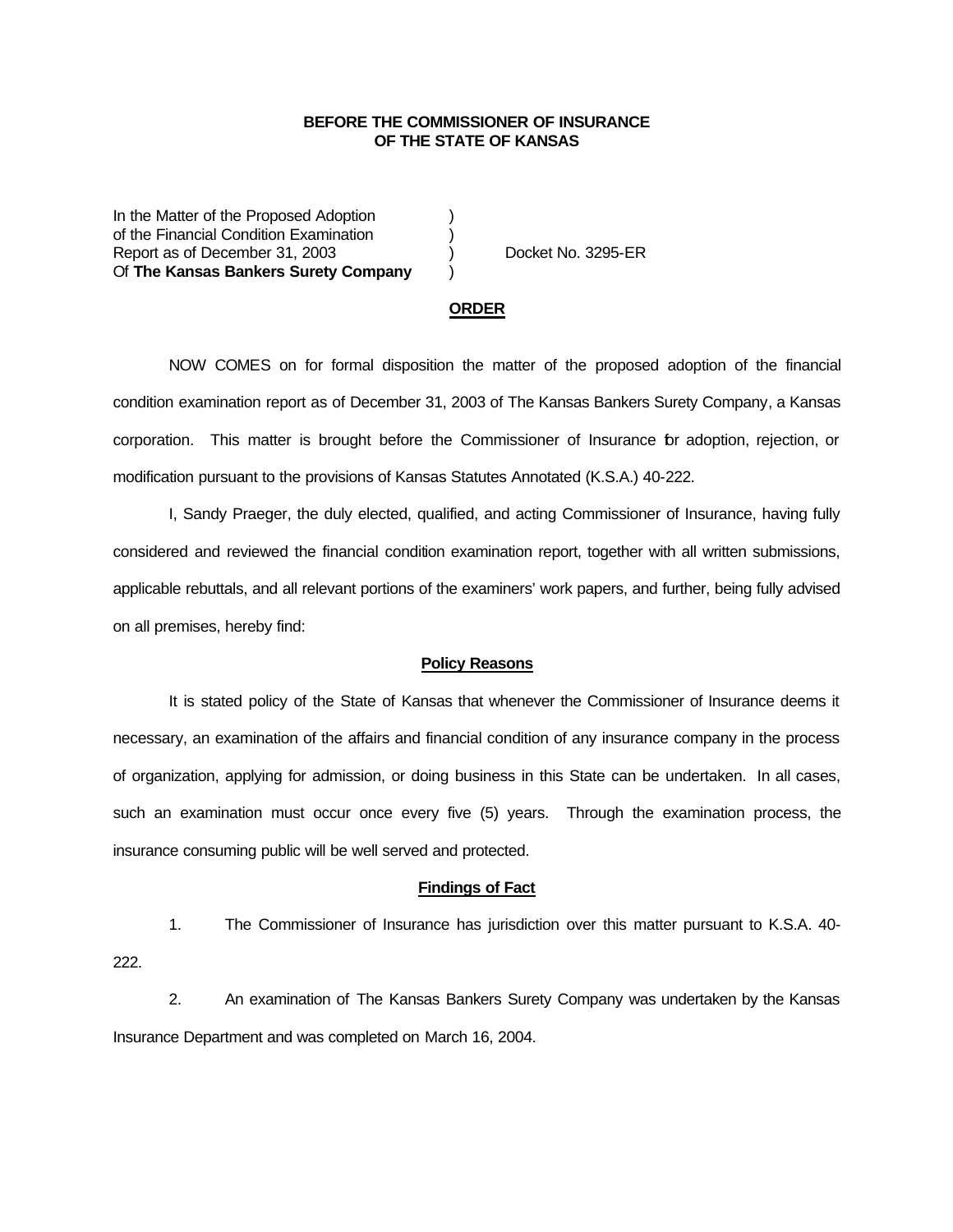3. The examiner-in-charge tendered and filed with the Kansas Insurance Department a verified written report of the examination within thirty (30) days following completion of the examination, to wit;March 16, 2004.

4. Following receipt of the verified report, the Kansas Insurance Department transmitted the report to The Kansas Bankers Surety Company on March 16, 2004, with a duly executed notice advising the company of its opportunity to prepare and submit to the Kansas Insurance Department a written submission or rebuttal with respect to any and all matters contained in the report. The Kansas Bankers Surety Company was further advised that any written submission or rebuttal needed to be filed with the Kansas Insurance Department no later than thirty (30) days after receipt of the verified report.

5. The Kansas Bankers Surety Company filed a written Acceptance of the verified report on March 22, 2004.

6. Based upon the written submission tendered by The Kansas Bankers Surety Company, the company took no exceptions to matters contained in the verified report.

7. Within thirty (30) days of the end of the time period allowed for written submission or rebuttal, the Commissioner of Insurance fully reviewed the report, together with all written submissions and rebuttals provided by The Kansas Bankers Surety Company. The Commissioner of hsurance further reviewed all relevant workpapers.

8. No other written submissions or rebuttals were submitted by The Kansas Bankers Surety Company.

### **Conclusion of Law**

9. K.S.A. 40-222(d)(2) provides:

"Within 30 days of the end of the period allowed for the receipt of written submissions or rebuttals, the commissioner shall fully consider and review the report, together with any written submissions or rebuttals and any relevant portions of the examiners workpapers and enter an order:

(A) Adopting the examination report as filed or with modification or corrections. If the examination report reveals that the company is operating in violation of any law, regulation or prior order of the commissioner, the commissioner may order the company to take any action the commissioner considers necessary and appropriate to cure such violations; or